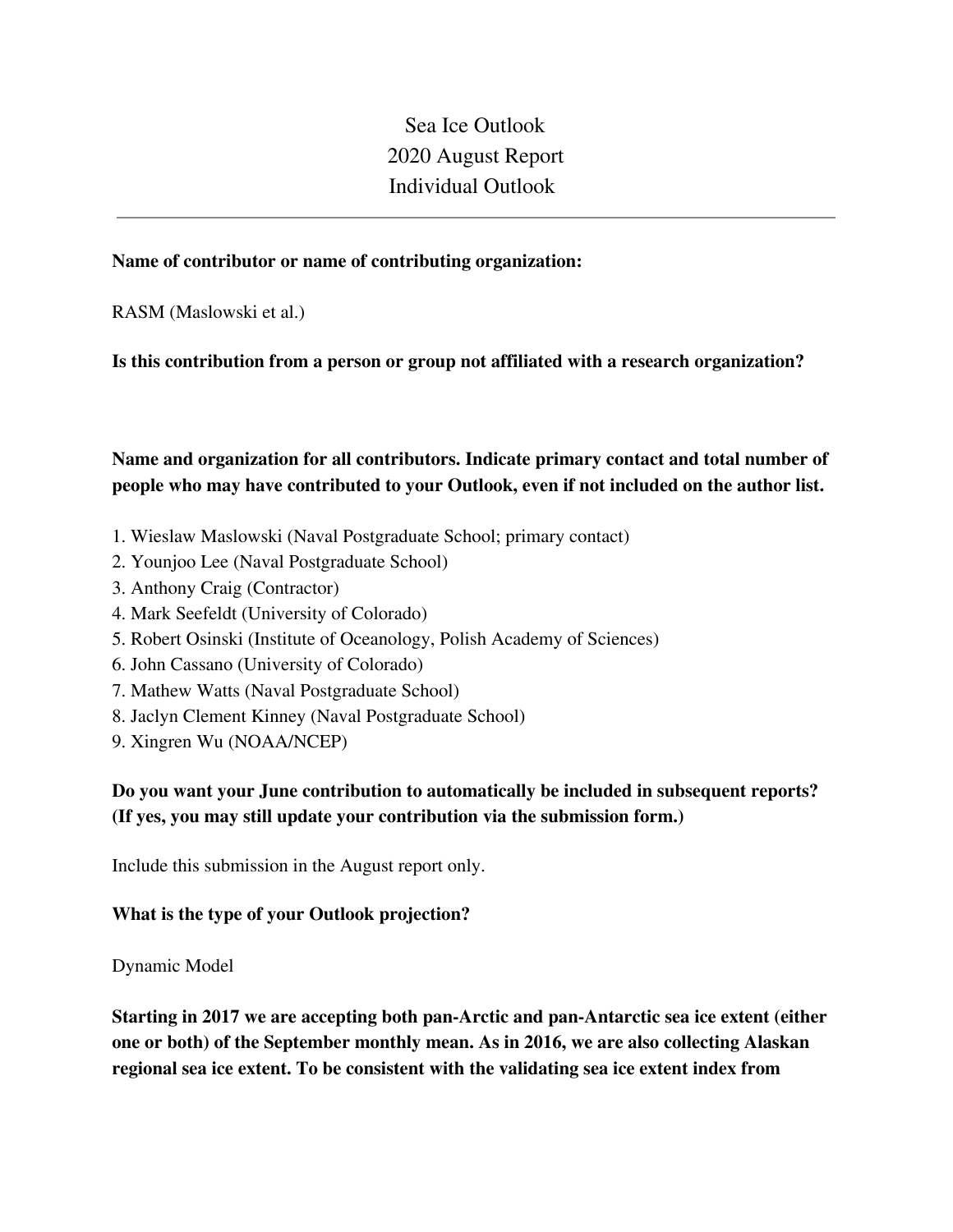**NSIDC, if possible, please first compute the average sea ice concentration for the month and then compute the extent as the sum of cell areas > 15%.**

**a) Pan-Arctic September extent prediction in million square kilometers.**

4.134

**b) same as in (a) but for pan-Antarctic. If your method differs substantially from that for the Arctic, please enter it as a separate submission.**

**c) same as in (b) but for the Alaskan region. Please also tell us maximum possible extent if every ocean cell in your region were ice covered.**

### 0.508

**"Executive summary" of your Outlook contribution (using 300 words or less) describe how and why your contribution was formulated. To the extent possible, use non-technical language.**

We used RASM2 1 00, which is a recent version of the limited-area, fully coupled climate model consisting of the Weather Research and Forecasting (WRF), Los Alamos National Laboratory (LANL) Parallel Ocean Program (POP) and Sea Ice Model (CICE), Variable Infiltration Capacity (VIC) land hydrology and routing scheme (RVIC) model components (Maslowski et al. 2012; Roberts et al. or 2015; DuVivier et al. 2015; Hamman et al. 2016; Hamman et al. 2017; Cassano et al. 2017). The model uses CFSR/CFSv2 reanalysis output for RASM-WRF lateral

boundary conditions and for nudging winds and temperature starting above 500 mb. This model initial condition for ensemble forecast was derived from a hindcast, forced with CFSR/CFSv2 reanalysis for September 1979 through July 2020. The ocean and sea ice initial conditions at the beginning of the hindcast were derived from the 32-year spin-up of the ocean-sea ice model only (RASM G-case) forced with CORE2 reanalysis for 1948-1979.

# **Brief explanation of Outlook method (using 300 words or less).**

As explained in the "Executive summary", RASM is used for dynamic downscaling of the global NOAA/NCEP CFSv2 7-month forecasts. The initial conditions for the July Sea Ice Outlook were derived from the RASM 1979-2020 hindcast and are physically and internally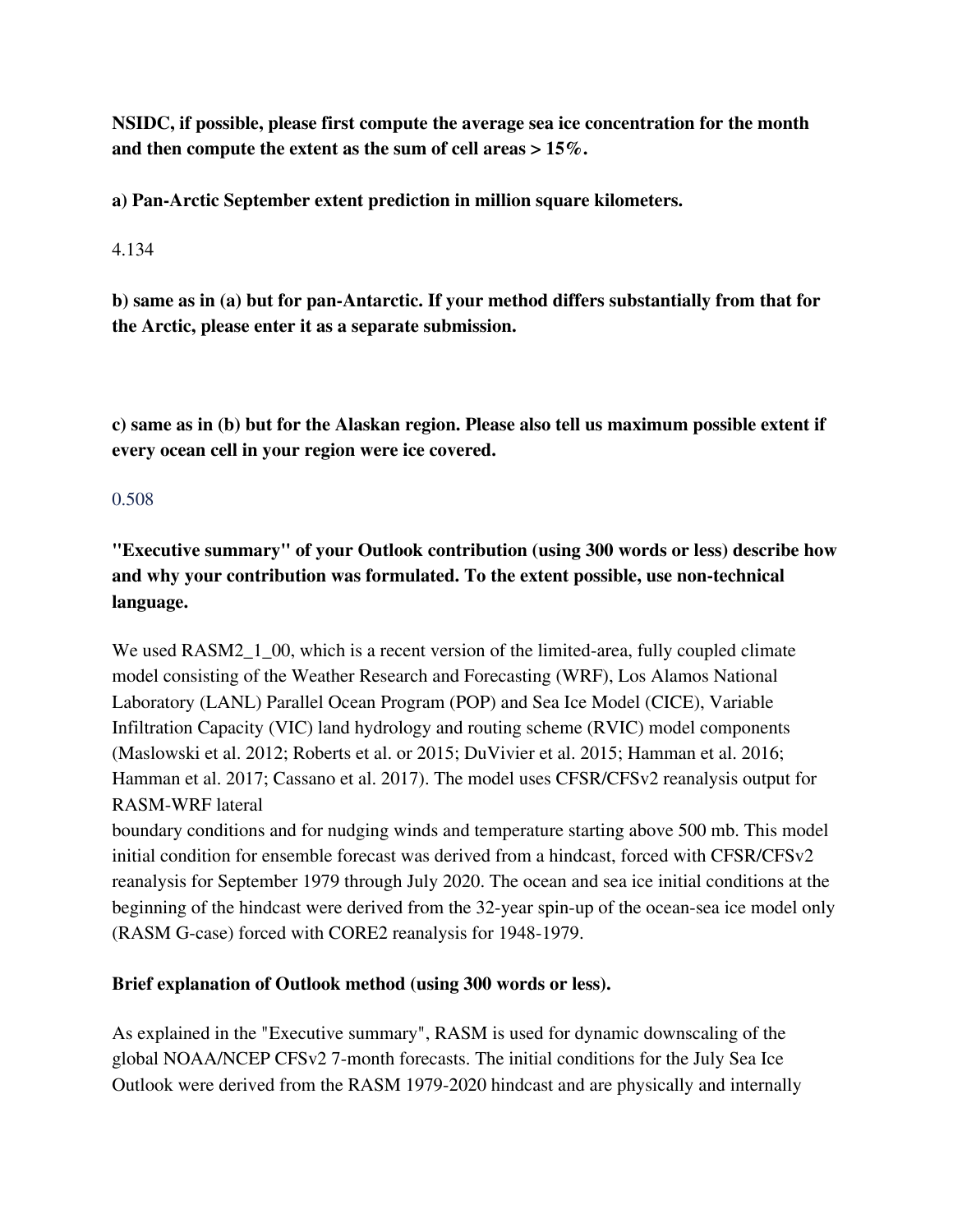consistent across all the model components. Neither data assimilation nor bias correction was used. Each of the 31 ensemble members used one of the CFSv2 forcing streams (https://www.ncei.noaa.gov/data/climate-forecast-system/access/operational-9-month-forecast/) initialized at 00:00 between July 1st and July 31st to force RASM 6-month forward integrations starting at 00:00 on August 1st, 2020.

### **Tell us the dataset used for your initial Sea Ice Concentration (SIC).**

Self-generated from the fully coupled RASM hindcast simulation dynamically downscaling NCEP CFSR/CFSv2 reanalysis for 1979-2020.

# **Tell us the dataset used for your initial Sea Ice Thickness (SIT) used. Include name and date.**

As stated above in 7a).

**If you use a dynamic model, please specify the name of the model as a whole and each component including version numbers and how the component is initialized:**

[DynamicModelType]

**If available from your method. a) Uncertainty/probability estimates:**

#### **Median**

4.159

**Ranges**

3.824 ГСÜ ├ä ├«4.405

### **Standard Deviations**

0.148

### **b) Brief explanation/assessment of basis for the uncertainty estimate (1-2 sentences).**

The uncertainty of pan-Arctic September sea ice extent was estimated from the 31-member ensemble.